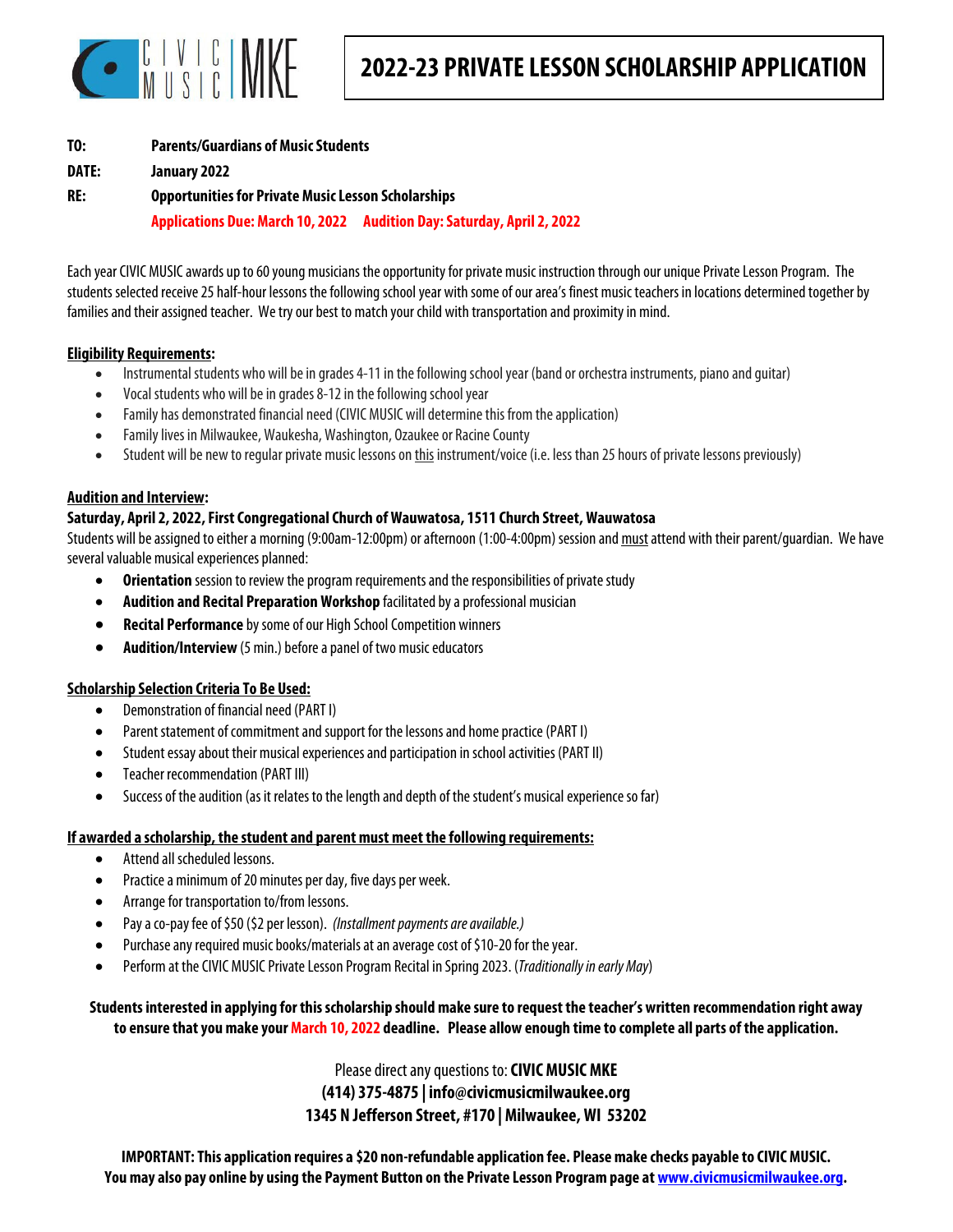

# **PART I: TO BE COMPLETED BY STUDENT AND PARENT/GUARDIAN**

|                                  | Is this an MPS school? (circle) Y N Is this a private school? (circle) Y N                                            |                              |                                                                  |                                             |                                              |                         |
|----------------------------------|-----------------------------------------------------------------------------------------------------------------------|------------------------------|------------------------------------------------------------------|---------------------------------------------|----------------------------------------------|-------------------------|
|                                  |                                                                                                                       |                              |                                                                  |                                             |                                              |                         |
| This application is for:         |                                                                                                                       |                              |                                                                  |                                             |                                              |                         |
|                                  | $\Box$ Instrumental Scholarship                                                                                       |                              |                                                                  | $\Box$ Vocal Scholarship                    |                                              |                         |
|                                  |                                                                                                                       |                              |                                                                  |                                             | Voice Type: ________________________________ |                         |
|                                  | How many years have you been playing your instrument? _______                                                         |                              | How many years have you been singing in an ensemble? ___________ |                                             |                                              |                         |
| Ethnicity: ______                |                                                                                                                       |                              |                                                                  | Gender: _____                               |                                              |                         |
|                                  | (Optional, but appreciated: Collected for grant & reporting purposes only)                                            |                              |                                                                  |                                             |                                              |                         |
|                                  | 1-Native American/Alaska Native                                                                                       |                              |                                                                  | <b>Student lives with:</b>                  |                                              |                         |
|                                  | 2-Asian (Chinese/Filipino/Hmong/Indian/Thai)                                                                          |                              | $\Box$ Both parents                                              |                                             |                                              |                         |
| 3-Black/African American         |                                                                                                                       |                              |                                                                  | $\Box$ Mother Only                          |                                              |                         |
| 4-Hispanic/Latino                |                                                                                                                       |                              |                                                                  | $\Box$ Father Only                          |                                              |                         |
| 5-Multi-Racial                   |                                                                                                                       |                              |                                                                  | $\Box$ Guardian                             |                                              |                         |
| 7-White/Caucasian                | 6-Native Hawaiian/Other Pacific Islander                                                                              |                              |                                                                  |                                             |                                              |                         |
|                                  |                                                                                                                       |                              |                                                                  |                                             |                                              |                         |
|                                  |                                                                                                                       |                              |                                                                  |                                             |                                              |                         |
|                                  | Does this student participate in any of the following:                                                                |                              |                                                                  |                                             |                                              |                         |
| <b>SCHOOL activities</b>         |                                                                                                                       | <b>NON-SCHOOL activities</b> |                                                                  |                                             |                                              |                         |
| $\Box$ Band                      |                                                                                                                       |                              |                                                                  | $\overline{\phantom{a}}$<br>(ensemble name) |                                              |                         |
| $\Box$ Orchestra<br>$\Box$ Choir |                                                                                                                       |                              |                                                                  | $\Box$ Latino Arts                          | $\Box$ String Academy of Wisconsin           |                         |
|                                  | <b>D</b> Other school musical group: ___________________________                                                      |                              |                                                                  |                                             | Milwaukee Children's Choir                   |                         |
|                                  |                                                                                                                       |                              |                                                                  |                                             |                                              |                         |
|                                  |                                                                                                                       |                              |                                                                  |                                             |                                              |                         |
|                                  |                                                                                                                       |                              |                                                                  |                                             |                                              |                         |
|                                  |                                                                                                                       |                              |                                                                  |                                             |                                              |                         |
|                                  |                                                                                                                       |                              |                                                                  |                                             |                                              |                         |
|                                  |                                                                                                                       |                              |                                                                  |                                             |                                              |                         |
|                                  |                                                                                                                       |                              |                                                                  |                                             |                                              |                         |
|                                  |                                                                                                                       |                              |                                                                  |                                             |                                              |                         |
|                                  |                                                                                                                       |                              |                                                                  |                                             |                                              | (Please print legibly!) |
|                                  | $\Box$ We authorize you to add us to your eNewsletter list so we can stay current on CIVIC MUSIC programs and events. |                              |                                                                  |                                             |                                              |                         |
| Signature of Parent/Guardian     |                                                                                                                       |                              | <b>Relationship to Student</b>                                   |                                             | Date                                         |                         |
|                                  | Our \$20 application fee is attached:                                                                                 | $\Box$ Cash                  | $\Box$ Check (payable to CIVIC MUSIC)                            |                                             |                                              |                         |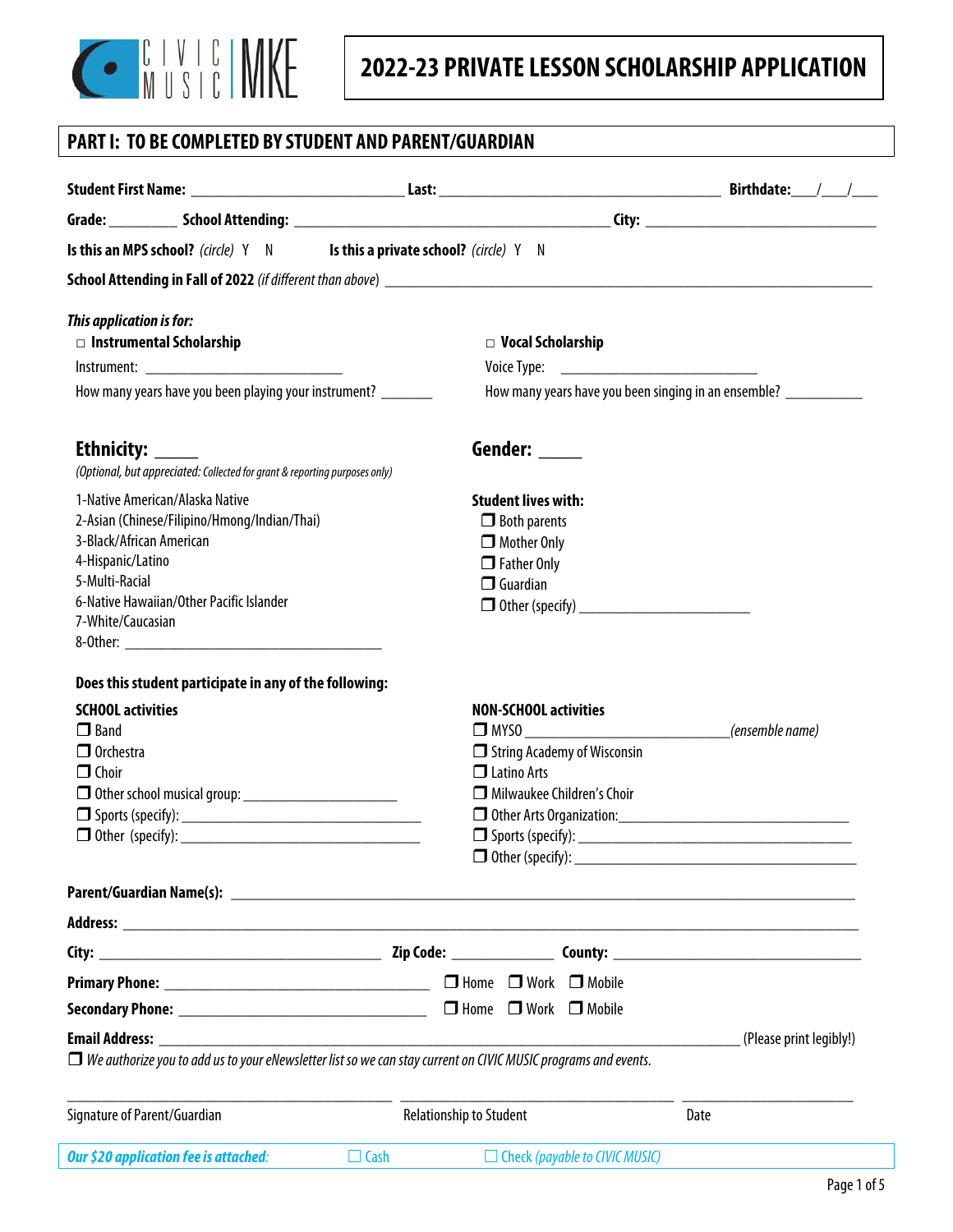

 $\Box$ \$100,000 +

# **PART I: TO BE COMPLETED BY PARENT/GUARDIAN (continued)**

| Has this student had private lessons previously on their instrument/voice?                                                                                                                                                                                                                                                                                                                                                                  | $\Box$ Yes $\Box$ No |  |  |
|---------------------------------------------------------------------------------------------------------------------------------------------------------------------------------------------------------------------------------------------------------------------------------------------------------------------------------------------------------------------------------------------------------------------------------------------|----------------------|--|--|
| NOTE: "Private" lessons are <u>one-on-one</u> lessons with a private lesson teacher who is paid per lesson with your child. This does not include any<br>lessons done by the music teachers at school or youth music program with other students in the room sharing the lesson time. Remember that the<br>program to which you are applying is designed for students new to private lessons on the instrument or voice as noted on Page 1. |                      |  |  |
| Has this student had private lessons previously on another instrument?                                                                                                                                                                                                                                                                                                                                                                      | $\Box$ Yes $\Box$ No |  |  |
| Has this student auditioned with CIVIC MUSIC previously?                                                                                                                                                                                                                                                                                                                                                                                    | $\Box$ Yes $\Box$ No |  |  |
| Does this student have a friend or know a fellow student who is receiving lessons through CIVIC MUSIC? $\Box$ Yes $\Box$ No<br>Are you applying because of them?                                                                                                                                                                                                                                                                            | $\Box$ Yes $\Box$ No |  |  |

\_\_\_\_\_\_\_\_\_\_\_\_\_\_\_\_\_\_\_\_\_\_\_\_\_\_\_\_\_\_\_\_\_\_\_\_\_\_\_\_\_\_\_\_\_\_\_\_\_\_\_\_\_\_\_\_\_\_\_\_\_\_\_\_\_\_\_\_\_\_\_\_\_\_\_\_\_\_\_\_\_\_\_\_\_\_\_\_

### **FINANCIAL INFORMATION**

This scholarship is designed for students whose families are in need of a financial helping hand. All responses will remain confidential.

| Number of wage earners<br>a. The contract of the contract of the contract of the contract of the contract of the contract of the contract<br>Second the contract of the contract of the contract of the contract of the contract of the contract of the co |                                                                |  |  |  |
|------------------------------------------------------------------------------------------------------------------------------------------------------------------------------------------------------------------------------------------------------------|----------------------------------------------------------------|--|--|--|
| Number of children<br>b.                                                                                                                                                                                                                                   |                                                                |  |  |  |
|                                                                                                                                                                                                                                                            | Number of other dependents (i. e. grandparents, etc.)          |  |  |  |
|                                                                                                                                                                                                                                                            |                                                                |  |  |  |
|                                                                                                                                                                                                                                                            |                                                                |  |  |  |
| $\Box$ \$25,000 to \$39,999                                                                                                                                                                                                                                | $\Box$ \$55,000 to \$69,999                                    |  |  |  |
| □ \$40,000 to \$54,999                                                                                                                                                                                                                                     | □ \$70,000 to \$99,999                                         |  |  |  |
|                                                                                                                                                                                                                                                            | Total: d. $(a + b + c)$<br>Household Income Range (check one): |  |  |  |

**If your income level is \$70,000 or above,** we strongly recommend that you use this area to explain any specific circumstances that are requiring your current financial need for this scholarship. Your explanation here will help CIVIC MUSIC to assess fairly your financial need. This will not be shared with the judges.

\_\_\_\_\_\_\_\_\_\_\_\_\_\_\_\_\_\_\_\_\_\_\_\_\_\_\_\_\_\_\_\_\_\_\_\_\_\_\_\_\_\_\_\_\_\_\_\_\_\_\_\_\_\_\_\_\_\_\_\_\_\_\_\_\_\_\_\_\_\_\_\_\_\_\_\_\_\_\_\_\_\_\_\_\_\_\_ \_\_\_\_\_\_\_\_\_\_\_\_\_\_\_\_\_\_\_\_\_\_\_\_\_\_\_\_\_\_\_\_\_\_\_\_\_\_\_\_\_\_\_\_\_\_\_\_\_\_\_\_\_\_\_\_\_\_\_\_\_\_\_\_\_\_\_\_\_\_\_\_\_\_\_\_\_\_\_\_\_\_\_\_\_\_\_ \_\_\_\_\_\_\_\_\_\_\_\_\_\_\_\_\_\_\_\_\_\_\_\_\_\_\_\_\_\_\_\_\_\_\_\_\_\_\_\_\_\_\_\_\_\_\_\_\_\_\_\_\_\_\_\_\_\_\_\_\_\_\_\_\_\_\_\_\_\_\_\_\_\_\_\_\_\_\_\_\_\_\_\_\_\_\_ \_\_\_\_\_\_\_\_\_\_\_\_\_\_\_\_\_\_\_\_\_\_\_\_\_\_\_\_\_\_\_\_\_\_\_\_\_\_\_\_\_\_\_\_\_\_\_\_\_\_\_\_\_\_\_\_\_\_\_\_\_\_\_\_\_\_\_\_\_\_\_\_\_\_\_\_\_\_\_\_\_\_\_\_\_\_\_ \_\_\_\_\_\_\_\_\_\_\_\_\_\_\_\_\_\_\_\_\_\_\_\_\_\_\_\_\_\_\_\_\_\_\_\_\_\_\_\_\_\_\_\_\_\_\_\_\_\_\_\_\_\_\_\_\_\_\_\_\_\_\_\_\_\_\_\_\_\_\_\_\_\_\_\_\_\_\_\_\_\_\_\_\_\_\_ \_\_\_\_\_\_\_\_\_\_\_\_\_\_\_\_\_\_\_\_\_\_\_\_\_\_\_\_\_\_\_\_\_\_\_\_\_\_\_\_\_\_\_\_\_\_\_\_\_\_\_\_\_\_\_\_\_\_\_\_\_\_\_\_\_\_\_\_\_\_\_\_\_\_\_\_\_\_\_\_\_\_\_\_\_\_\_ \_\_\_\_\_\_\_\_\_\_\_\_\_\_\_\_\_\_\_\_\_\_\_\_\_\_\_\_\_\_\_\_\_\_\_\_\_\_\_\_\_\_\_\_\_\_\_\_\_\_\_\_\_\_\_\_\_\_\_\_\_\_\_\_\_\_\_\_\_\_\_\_\_\_\_\_\_\_\_\_\_\_\_\_\_\_\_ \_\_\_\_\_\_\_\_\_\_\_\_\_\_\_\_\_\_\_\_\_\_\_\_\_\_\_\_\_\_\_\_\_\_\_\_\_\_\_\_\_\_\_\_\_\_\_\_\_\_\_\_\_\_\_\_\_\_\_\_\_\_\_\_\_\_\_\_\_\_\_\_\_\_\_\_\_\_\_\_\_\_\_\_\_\_\_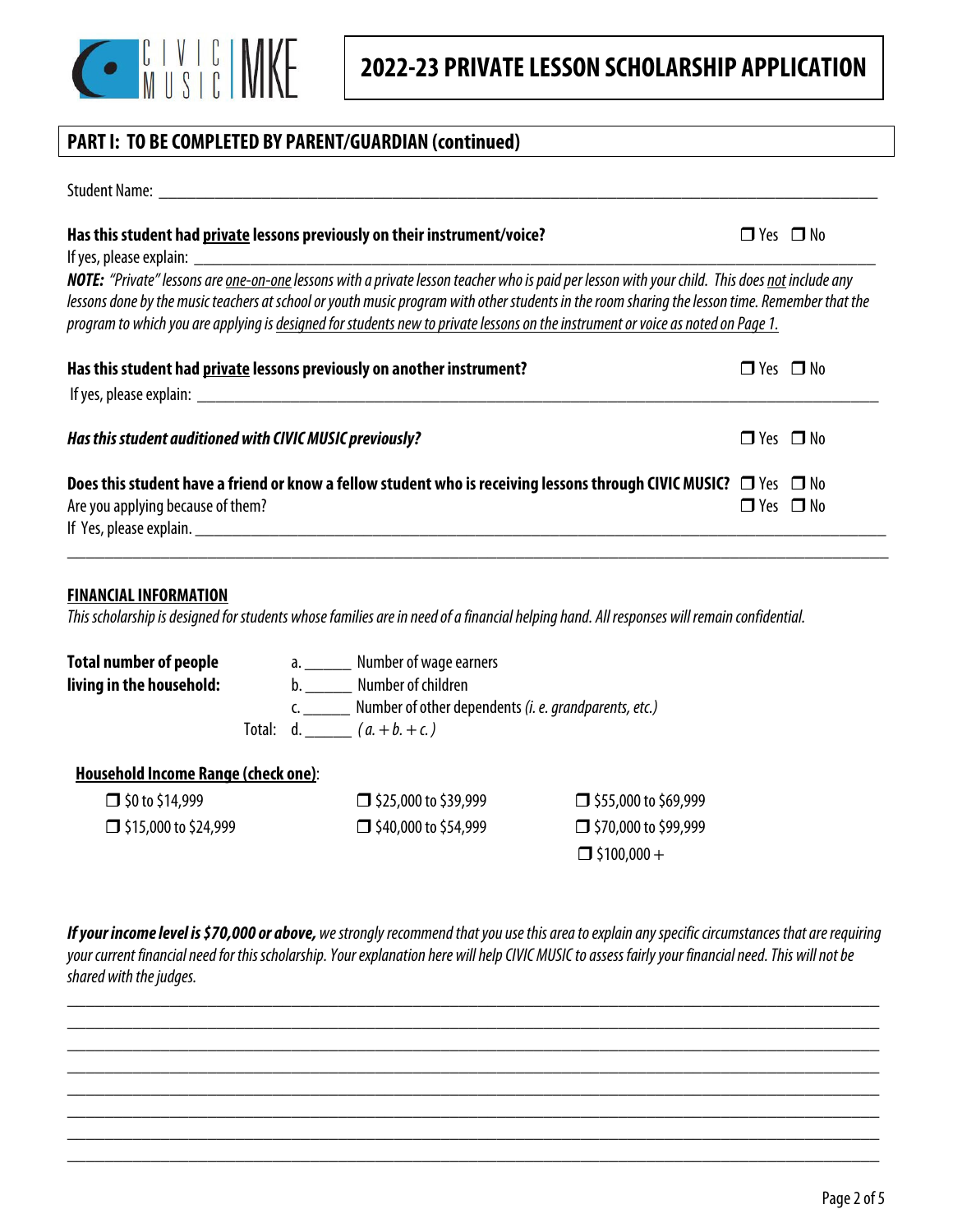

 $\Box$  Help my child establish a practice routine

 $\Box$  Provide encouragement and constructive criticism

 $\Box$  Provide a quiet, separate space

Attend my child's performances

## **PART I: TO BE COMPLETED BY THE PARENT/GUARDIAN (continued)**

Student Name: \_\_\_\_\_\_\_\_\_\_\_\_\_\_\_\_\_\_\_\_\_\_\_\_\_\_\_\_\_\_\_\_\_\_\_\_\_\_\_\_\_\_\_\_\_\_\_\_\_\_\_\_\_\_\_\_\_\_\_\_\_\_\_\_\_\_\_\_\_\_\_\_\_\_\_\_

Please answer the questions below by writing (**use dark ink, no pencil please)** a few sentences for each question. If you need more space or wish to type your answers, just attach a separate page.

\_\_\_\_\_\_\_\_\_\_\_\_\_\_\_\_\_\_\_\_\_\_\_\_\_\_\_\_\_\_\_\_\_\_\_\_\_\_\_\_\_\_\_\_\_\_\_\_\_\_\_\_\_\_\_\_\_\_\_\_\_\_\_\_\_\_\_\_\_\_\_\_\_\_\_\_\_\_\_\_\_\_\_\_\_\_\_ \_\_\_\_\_\_\_\_\_\_\_\_\_\_\_\_\_\_\_\_\_\_\_\_\_\_\_\_\_\_\_\_\_\_\_\_\_\_\_\_\_\_\_\_\_\_\_\_\_\_\_\_\_\_\_\_\_\_\_\_\_\_\_\_\_\_\_\_\_\_\_\_\_\_\_\_\_\_\_\_\_\_\_\_\_\_\_ \_\_\_\_\_\_\_\_\_\_\_\_\_\_\_\_\_\_\_\_\_\_\_\_\_\_\_\_\_\_\_\_\_\_\_\_\_\_\_\_\_\_\_\_\_\_\_\_\_\_\_\_\_\_\_\_\_\_\_\_\_\_\_\_\_\_\_\_\_\_\_\_\_\_\_\_\_\_\_\_\_\_\_\_\_\_\_ \_\_\_\_\_\_\_\_\_\_\_\_\_\_\_\_\_\_\_\_\_\_\_\_\_\_\_\_\_\_\_\_\_\_\_\_\_\_\_\_\_\_\_\_\_\_\_\_\_\_\_\_\_\_\_\_\_\_\_\_\_\_\_\_\_\_\_\_\_\_\_\_\_\_\_\_\_\_\_\_\_\_\_\_\_\_\_

\_\_\_\_\_\_\_\_\_\_\_\_\_\_\_\_\_\_\_\_\_\_\_\_\_\_\_\_\_\_\_\_\_\_\_\_\_\_\_\_\_\_\_\_\_\_\_\_\_\_\_\_\_\_\_\_\_\_\_\_\_\_\_\_\_\_\_\_\_\_\_\_\_\_\_\_\_\_\_\_\_\_\_\_\_\_\_ \_\_\_\_\_\_\_\_\_\_\_\_\_\_\_\_\_\_\_\_\_\_\_\_\_\_\_\_\_\_\_\_\_\_\_\_\_\_\_\_\_\_\_\_\_\_\_\_\_\_\_\_\_\_\_\_\_\_\_\_\_\_\_\_\_\_\_\_\_\_\_\_\_\_\_\_\_\_\_\_\_\_\_\_\_\_\_ \_\_\_\_\_\_\_\_\_\_\_\_\_\_\_\_\_\_\_\_\_\_\_\_\_\_\_\_\_\_\_\_\_\_\_\_\_\_\_\_\_\_\_\_\_\_\_\_\_\_\_\_\_\_\_\_\_\_\_\_\_\_\_\_\_\_\_\_\_\_\_\_\_\_\_\_\_\_\_\_\_\_\_\_\_\_\_ \_\_\_\_\_\_\_\_\_\_\_\_\_\_\_\_\_\_\_\_\_\_\_\_\_\_\_\_\_\_\_\_\_\_\_\_\_\_\_\_\_\_\_\_\_\_\_\_\_\_\_\_\_\_\_\_\_\_\_\_\_\_\_\_\_\_\_\_\_\_\_\_\_\_\_\_\_\_\_\_\_\_\_\_\_\_\_ \_\_\_\_\_\_\_\_\_\_\_\_\_\_\_\_\_\_\_\_\_\_\_\_\_\_\_\_\_\_\_\_\_\_\_\_\_\_\_\_\_\_\_\_\_\_\_\_\_\_\_\_\_\_\_\_\_\_\_\_\_\_\_\_\_\_\_\_\_\_\_\_\_\_\_\_\_\_\_\_\_\_\_\_\_\_\_ \_\_\_\_\_\_\_\_\_\_\_\_\_\_\_\_\_\_\_\_\_\_\_\_\_\_\_\_\_\_\_\_\_\_\_\_\_\_\_\_\_\_\_\_\_\_\_\_\_\_\_\_\_\_\_\_\_\_\_\_\_\_\_\_\_\_\_\_\_\_\_\_\_\_\_\_\_\_\_\_\_\_\_\_\_\_\_

\_\_\_\_\_\_\_\_\_\_\_\_\_\_\_\_\_\_\_\_\_\_\_\_\_\_\_\_\_\_\_\_\_\_\_\_\_\_\_\_\_\_\_\_\_\_\_\_\_\_\_\_\_\_\_\_\_\_\_\_\_\_\_\_\_\_\_\_\_\_\_\_\_\_\_\_\_\_\_\_\_\_\_\_\_\_\_ \_\_\_\_\_\_\_\_\_\_\_\_\_\_\_\_\_\_\_\_\_\_\_\_\_\_\_\_\_\_\_\_\_\_\_\_\_\_\_\_\_\_\_\_\_\_\_\_\_\_\_\_\_\_\_\_\_\_\_\_\_\_\_\_\_\_\_\_\_\_\_\_\_\_\_\_\_\_\_\_\_\_\_\_\_\_\_ \_\_\_\_\_\_\_\_\_\_\_\_\_\_\_\_\_\_\_\_\_\_\_\_\_\_\_\_\_\_\_\_\_\_\_\_\_\_\_\_\_\_\_\_\_\_\_\_\_\_\_\_\_\_\_\_\_\_\_\_\_\_\_\_\_\_\_\_\_\_\_\_\_\_\_\_\_\_\_\_\_\_\_\_\_\_\_ \_\_\_\_\_\_\_\_\_\_\_\_\_\_\_\_\_\_\_\_\_\_\_\_\_\_\_\_\_\_\_\_\_\_\_\_\_\_\_\_\_\_\_\_\_\_\_\_\_\_\_\_\_\_\_\_\_\_\_\_\_\_\_\_\_\_\_\_\_\_\_\_\_\_\_\_\_\_\_\_\_\_\_\_\_\_\_ \_\_\_\_\_\_\_\_\_\_\_\_\_\_\_\_\_\_\_\_\_\_\_\_\_\_\_\_\_\_\_\_\_\_\_\_\_\_\_\_\_\_\_\_\_\_\_\_\_\_\_\_\_\_\_\_\_\_\_\_\_\_\_\_\_\_\_\_\_\_\_\_\_\_\_\_\_\_\_\_\_\_\_\_\_\_\_ \_\_\_\_\_\_\_\_\_\_\_\_\_\_\_\_\_\_\_\_\_\_\_\_\_\_\_\_\_\_\_\_\_\_\_\_\_\_\_\_\_\_\_\_\_\_\_\_\_\_\_\_\_\_\_\_\_\_\_\_\_\_\_\_\_\_\_\_\_\_\_\_\_\_\_\_\_\_\_\_\_\_\_\_\_\_\_

How do you intend to support your child in the requirements of the scholarship?

- $\Box$  Secure good working instrument
- **D** Provide transportation
- $\Box$  Make the Co-payment by the deadline
- **CO** Consider volunteering for CIVIC MUSIC

Please explain. (Optional)

Tell us why your child should be awarded a scholarship.

Please share anything else that you would like us to know about your child.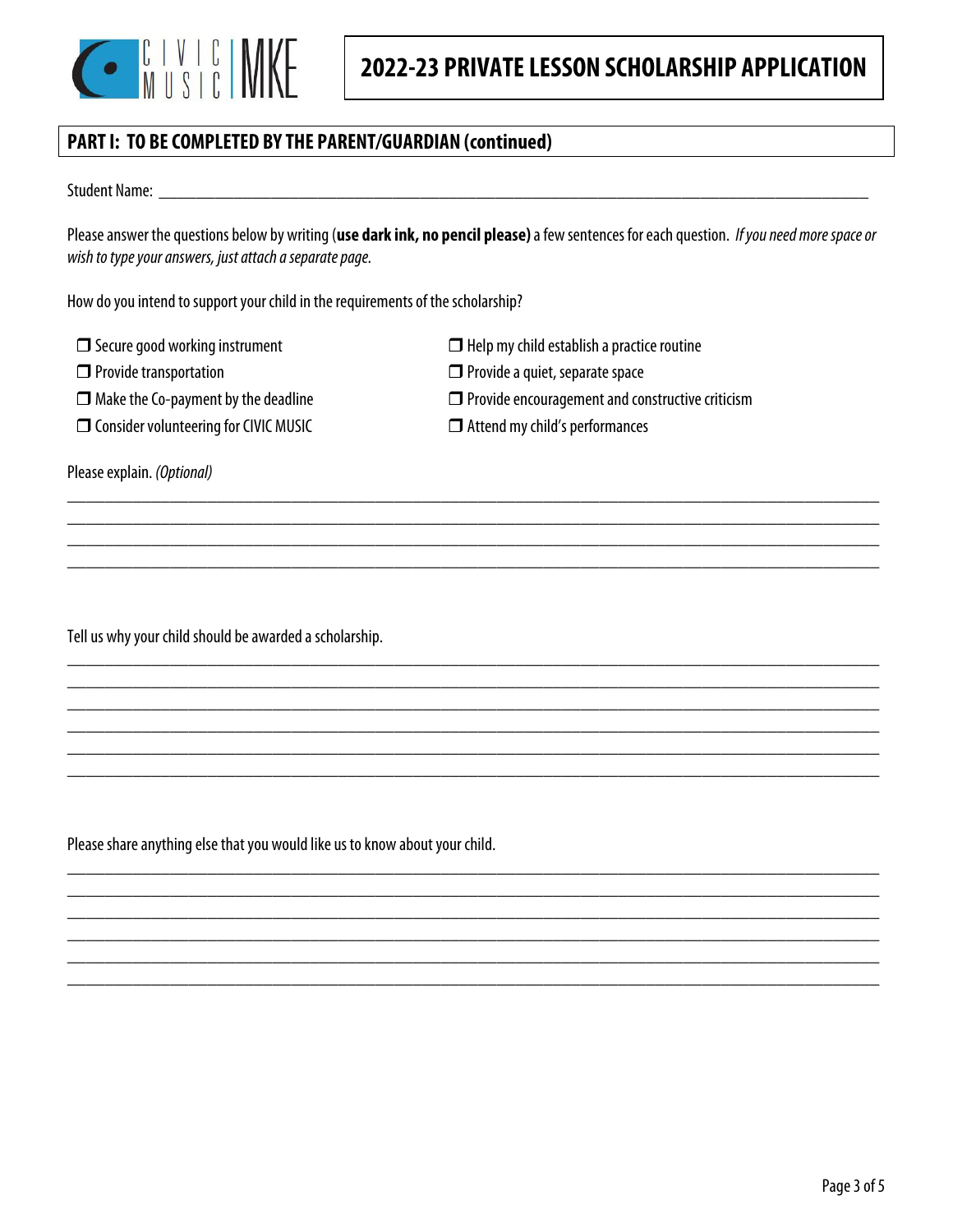

### **PART II: TO BE COMPLETED BY THE STUDENT APPLICANT**

Student Name:

Please tell us about yourself. We would like to know about your musical experiences and participation in school activities. You may include any information about your interest, attitude and dedication to music that might help us get to know you better. Please keep in mind that your paragraph will help them make the difficult decision of who is awarded a scholarship. **(Use dark ink, no pencil please)** If you need more space or wish to type your essay, just attach a separate page. Be sure to put your name on the top of the separate page.

\_\_\_\_\_\_\_\_\_\_\_\_\_\_\_\_\_\_\_\_\_\_\_\_\_\_\_\_\_\_\_\_\_\_\_\_\_\_\_\_\_\_\_\_\_\_\_\_\_\_\_\_\_\_\_\_\_\_\_\_\_\_\_\_\_\_\_\_\_\_\_\_\_\_\_\_\_\_\_\_



Submit the completed Applications (Parts I, II AND III) and \$20 application fee (payable to CIVIC MUSIC MKE), postmarked no later than **March 10, 2022.**  AUDITION DAY is **April 2, 2022.** 

> **CIVIC MUSIC MKE 1345 N Jefferson Street, #170 Milwaukee, WI 53202**  (No in-person delivery as the CIVIC MUSIC office is remote.)

**(414) 375-4875 | info@civicmusicmilwaukee.org**